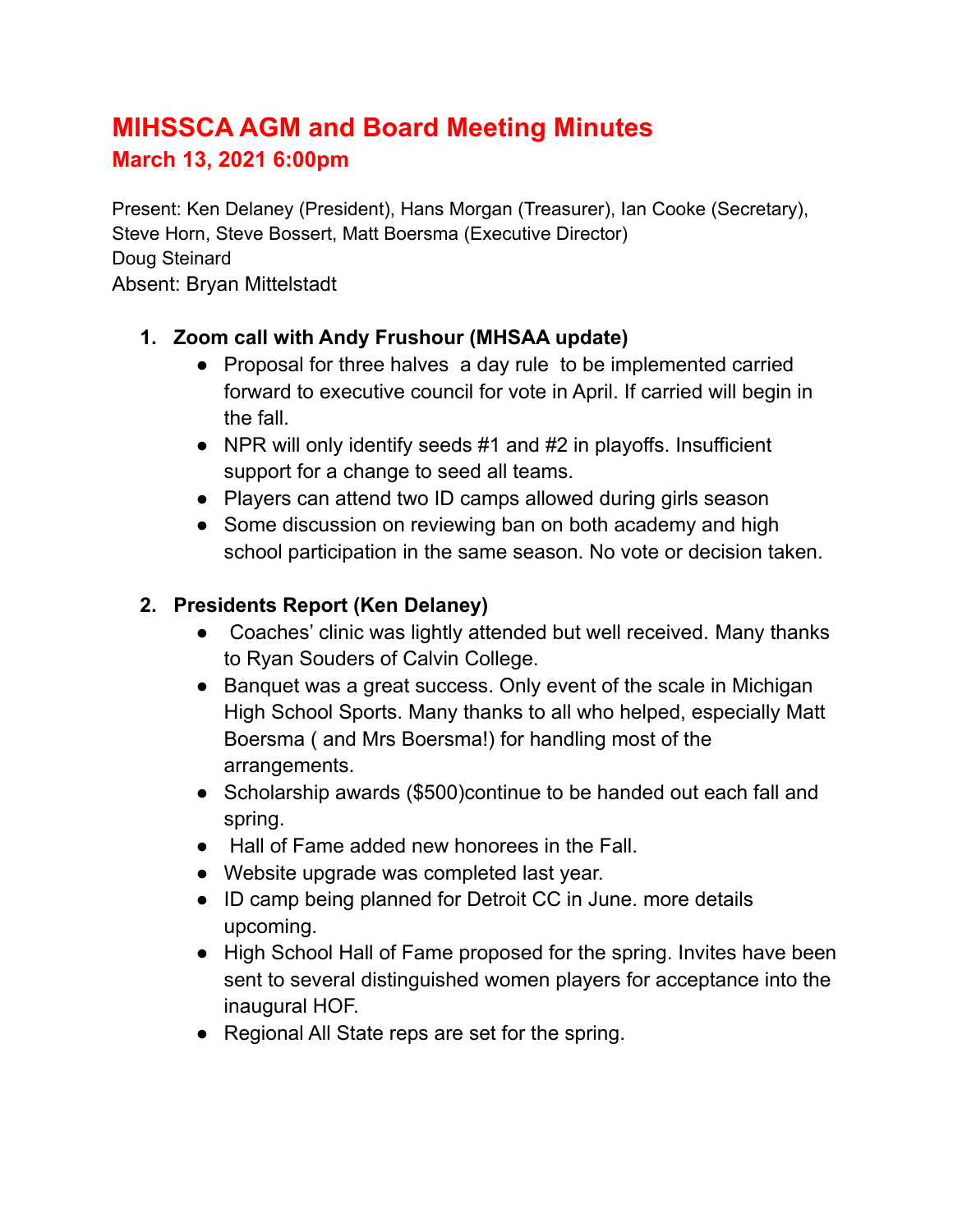### **3. Treasurer's Report (Hans Morgan)**

● Currently \$20,263.91 in the account. Healthy balance. Anticipated expenses are a girls banquet, technology upgrades and some mileage reimbursements to board members.

#### **4. Election of Board Members.**

Candidates for 3 open positions were: Ken Delaney Coldwater HS Hasn Morgan Marshall HS Jon Evans Grosse Ile HS Luis Gomez AA Huron HS Andrew Klaczkiewicz Saginaw HS Nguyen (need full name and school)

Delaney, Morgan and Evans were duly elected.

#### **Officers for 2022/23 are as follows**

Ken Delaney (President) Steve Bossert (VP) Hans Morgan Treasurer Ian Cooke (treasurer)

#### **5. Discussion.**

Some discussion of possible winter ID camps and suggestions of ways to involve unsuccessful board candidates in future association activities. Particular need for representation on the west side of the state.

Departing board member **Steve Horn** expressed thanks for his time serving as a board member. Board President thanked Steve for his contribution and wished Steve well in his future endeavors.

#### **Meeting ended at 7:30**

Next meeting is scheduled for **Sunday April 10 at 6:00pm.**